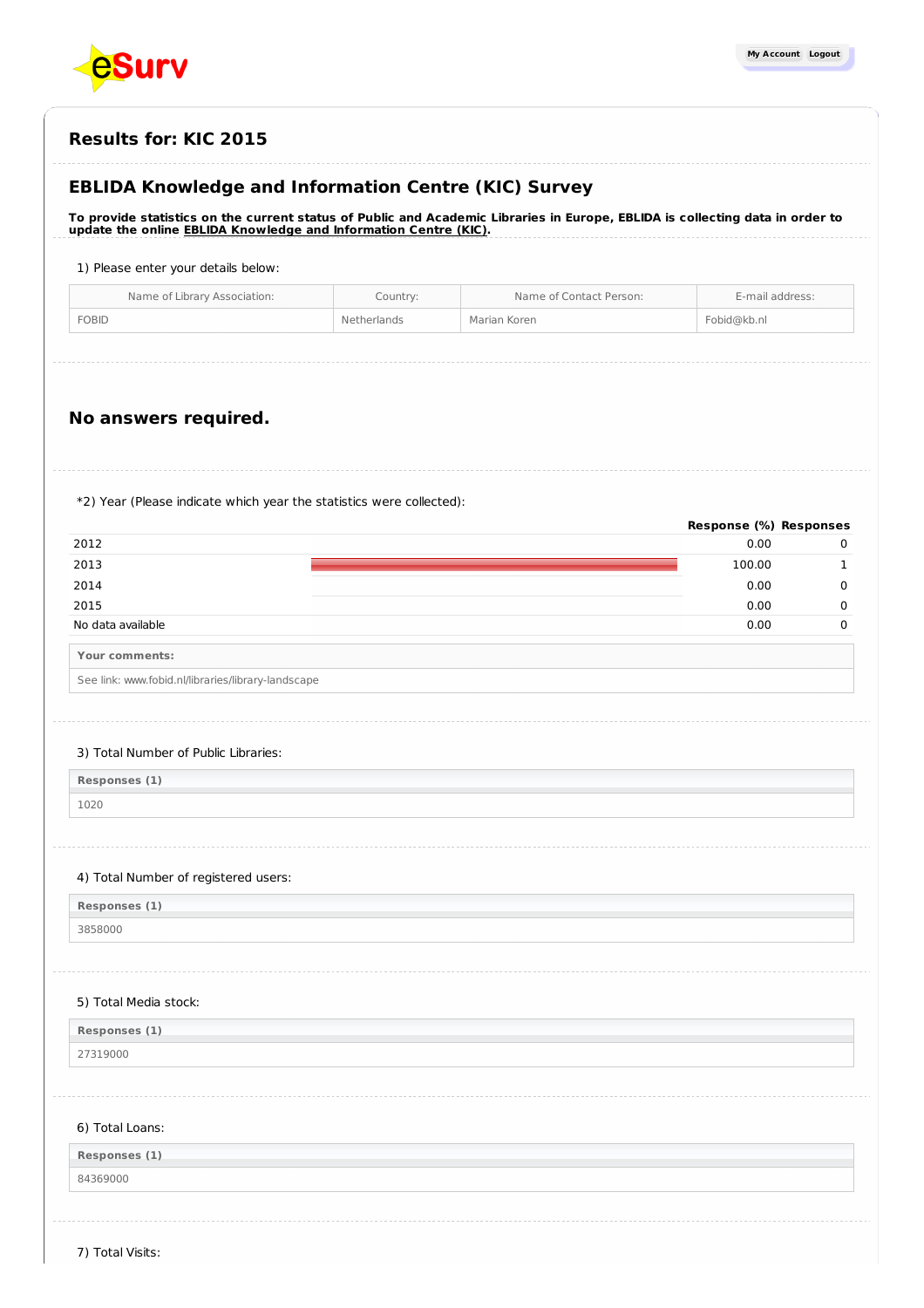| Responses (1)<br>64100000<br>8) Total Number of staff:<br>Responses (1)<br>6695 |                                  |  |
|---------------------------------------------------------------------------------|----------------------------------|--|
|                                                                                 |                                  |  |
|                                                                                 |                                  |  |
|                                                                                 |                                  |  |
|                                                                                 |                                  |  |
|                                                                                 |                                  |  |
|                                                                                 |                                  |  |
|                                                                                 |                                  |  |
|                                                                                 |                                  |  |
|                                                                                 |                                  |  |
| 9) Average of e-resources:                                                      |                                  |  |
| This question has no responses                                                  |                                  |  |
| 10) Total e-visits (No. of hits to the websites):                               |                                  |  |
|                                                                                 |                                  |  |
| This question has no responses                                                  |                                  |  |
|                                                                                 |                                  |  |
|                                                                                 |                                  |  |
| No answers required.                                                            |                                  |  |
|                                                                                 |                                  |  |
|                                                                                 |                                  |  |
| *11) Year (Please indicate which year the statistics were collected):           |                                  |  |
|                                                                                 |                                  |  |
|                                                                                 |                                  |  |
|                                                                                 | Response (%) Responses<br>100.00 |  |
|                                                                                 | 0.00                             |  |
|                                                                                 | 0.00                             |  |
|                                                                                 | 0.00                             |  |
|                                                                                 | 0.00                             |  |
|                                                                                 |                                  |  |
|                                                                                 |                                  |  |
| 12) Total Number of Academic Libraries:                                         |                                  |  |
| 2012<br>2013<br>2014<br>2015<br>No data available<br>Responses (1)              |                                  |  |
| 14                                                                              |                                  |  |
|                                                                                 |                                  |  |
|                                                                                 |                                  |  |
| 13) Total Number of registered users:                                           |                                  |  |
| Responses (1)<br>267459                                                         |                                  |  |

16) Total Visits: